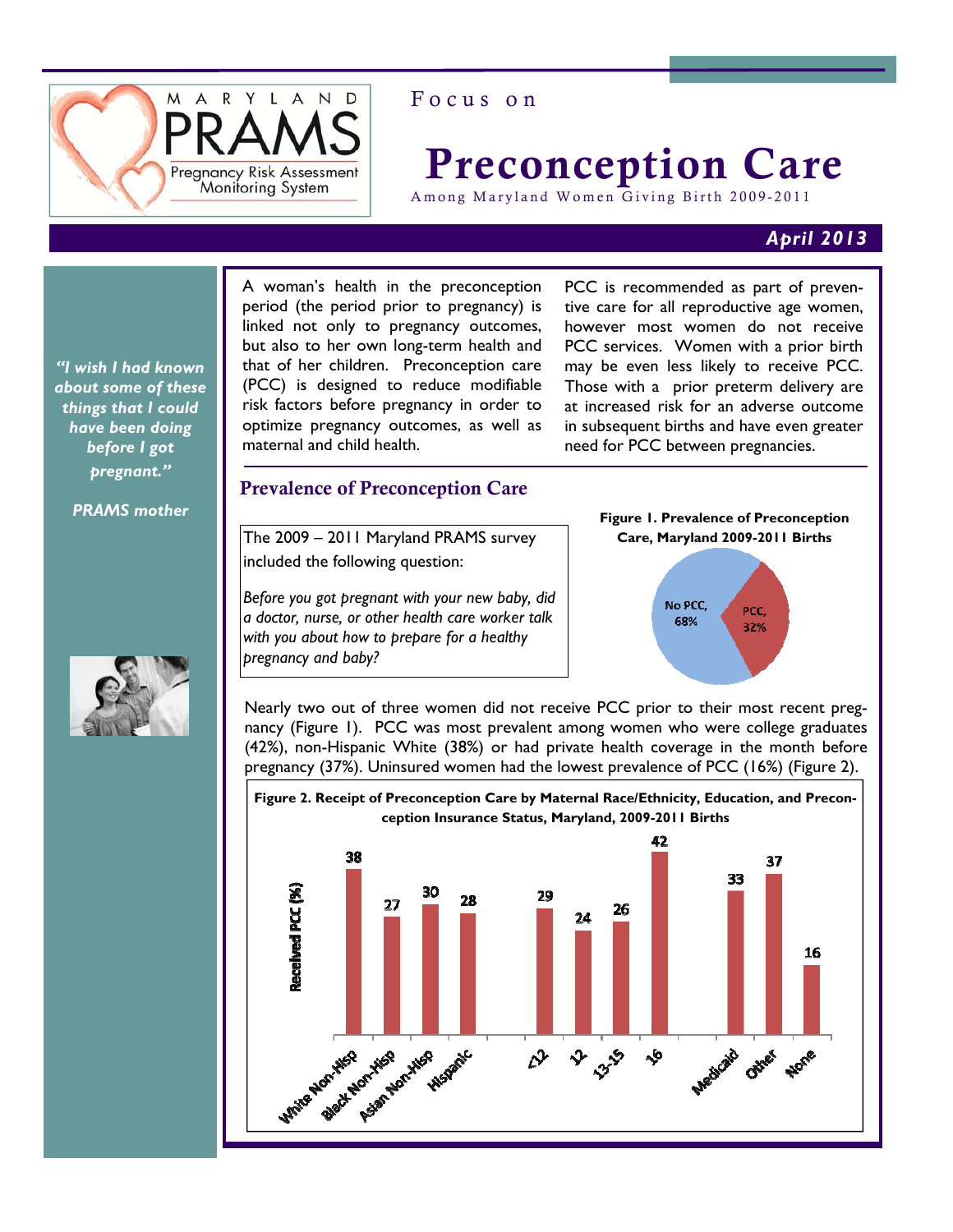# Factors and Preconception Care

| Table 1. Preconception Factors Associated with Receipt of Preconception Care<br>Maryland 2009-2011 (N=1631)                                                                                                                                                                                                                                                                                                                    |                      |
|--------------------------------------------------------------------------------------------------------------------------------------------------------------------------------------------------------------------------------------------------------------------------------------------------------------------------------------------------------------------------------------------------------------------------------|----------------------|
| Factor                                                                                                                                                                                                                                                                                                                                                                                                                         | Preconception Care % |
| Total                                                                                                                                                                                                                                                                                                                                                                                                                          | 33                   |
| Alcohol use, 7+drinks/week, (3 months pre-pregnancy)                                                                                                                                                                                                                                                                                                                                                                           |                      |
| No                                                                                                                                                                                                                                                                                                                                                                                                                             | 32                   |
| Yes                                                                                                                                                                                                                                                                                                                                                                                                                            | 28                   |
| Asthma (3 months pre-pregnancy)                                                                                                                                                                                                                                                                                                                                                                                                |                      |
| No                                                                                                                                                                                                                                                                                                                                                                                                                             | $31*$                |
| Yes                                                                                                                                                                                                                                                                                                                                                                                                                            | 42                   |
| Cigarette smoking, (3 months pre-pregnancy)                                                                                                                                                                                                                                                                                                                                                                                    |                      |
| No                                                                                                                                                                                                                                                                                                                                                                                                                             | $34*$                |
| Yes                                                                                                                                                                                                                                                                                                                                                                                                                            | 25                   |
| Dental cleaning (year pre-pregnancy)                                                                                                                                                                                                                                                                                                                                                                                           |                      |
| No                                                                                                                                                                                                                                                                                                                                                                                                                             | $22*$                |
| Yes                                                                                                                                                                                                                                                                                                                                                                                                                            | 40                   |
| Depression, (3 months pre-pregnancy)                                                                                                                                                                                                                                                                                                                                                                                           |                      |
| No                                                                                                                                                                                                                                                                                                                                                                                                                             | 32                   |
| Yes                                                                                                                                                                                                                                                                                                                                                                                                                            | 34                   |
| Diabetes, Type I or 2 (pre-pregnancy)                                                                                                                                                                                                                                                                                                                                                                                          |                      |
| No                                                                                                                                                                                                                                                                                                                                                                                                                             | $32*$                |
| Yes                                                                                                                                                                                                                                                                                                                                                                                                                            | 50                   |
| Hypertension (3 months pre-pregnancy)                                                                                                                                                                                                                                                                                                                                                                                          |                      |
| No                                                                                                                                                                                                                                                                                                                                                                                                                             | 32                   |
| Yes                                                                                                                                                                                                                                                                                                                                                                                                                            | 37                   |
| Multivitamin use, at least I day/week, (month pre-pregnancy)                                                                                                                                                                                                                                                                                                                                                                   |                      |
| No                                                                                                                                                                                                                                                                                                                                                                                                                             | $16*$                |
| Yes                                                                                                                                                                                                                                                                                                                                                                                                                            | 50                   |
| Physical abuse by current partner (year pre-pregnancy)                                                                                                                                                                                                                                                                                                                                                                         |                      |
| No                                                                                                                                                                                                                                                                                                                                                                                                                             | 32                   |
| Yes                                                                                                                                                                                                                                                                                                                                                                                                                            | 27                   |
| Stressful events**, one or more (year pre-delivery)                                                                                                                                                                                                                                                                                                                                                                            |                      |
| No                                                                                                                                                                                                                                                                                                                                                                                                                             | $37*$                |
| Yes                                                                                                                                                                                                                                                                                                                                                                                                                            | 30                   |
| Unintended pregnancy                                                                                                                                                                                                                                                                                                                                                                                                           |                      |
| No                                                                                                                                                                                                                                                                                                                                                                                                                             | $43*$                |
| Yes                                                                                                                                                                                                                                                                                                                                                                                                                            | 9                    |
| *Rates differed significantly (p<.05) on bivariate analysis<br>**Note: stressful events in PRAMS survey include: close family member sick/hospitalized,  moved to a new address,<br>separation/divorce, homelessness, partner or self lost job, increased arguments with partner, partner did not want<br>pregnancy, bills that couldn't be paid, physical fight, partner or self went to jail, someone close had problem with |                      |
| drinking/drugs, someone close died.                                                                                                                                                                                                                                                                                                                                                                                            |                      |

After a more comprehensive analysis, health and behavioral factors associated with increased likelihood of preconception care included a pre-existing diagnosis of diabetes (50% vs. 32%) or asthma (42% vs. 31%), a dental cleaning in the year prior to pregnancy (40% vs. 22%), and consumption of a prenatal vitamin at least one day per week in the month prior to pregnancy (50% vs. 16%). Unintended pregnancy (19% vs. 43%) was associated with a decreased likelihood of preconception care (Table 1).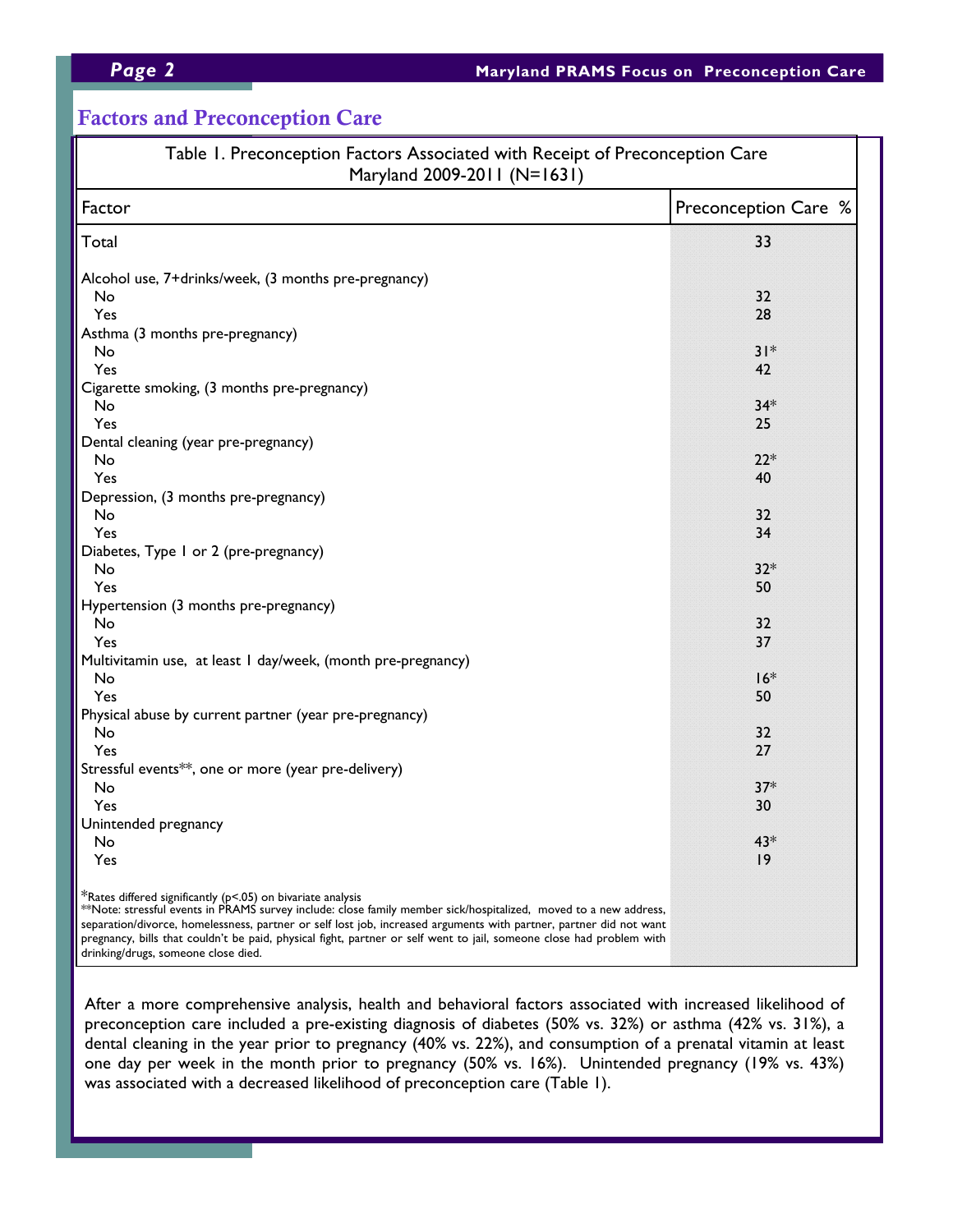#### **Maryland PRAMS Focus on Preconception Care** *Page 3*

# Prior Birth Outcomes



Women with a prior term birth were significantly less likely to receive preconception care than those with no prior birth (28% vs. 37%). There was no significant difference in preconception care receipt among women with a prior preterm birth and those with no prior birth (31% vs. 37%) (Fig. 3).

# **Discussion**

Although selected protective health behaviors (dental cleaning, multivitamin use) and high-risk conditions (diabetes, asthma) were associated with preconception care, most women did not receive preconception care. Women whose pregnancies were unintended had a significantly decreased likelihood of preconception care.

Women at high risk for preterm birth (because of their history of a prior preterm birth) did not have an increased likelihood of preconception care compared with women with no prior live birth.

Efforts to increase preconception care delivery to Maryland women are needed. Particular attention should be given to pregnancy risk assessment and delivery of services to those with a prior birth.





*"I was smoking but stopped as soon as I found out I was pregnant."* 

 *PRAMS Mothers*